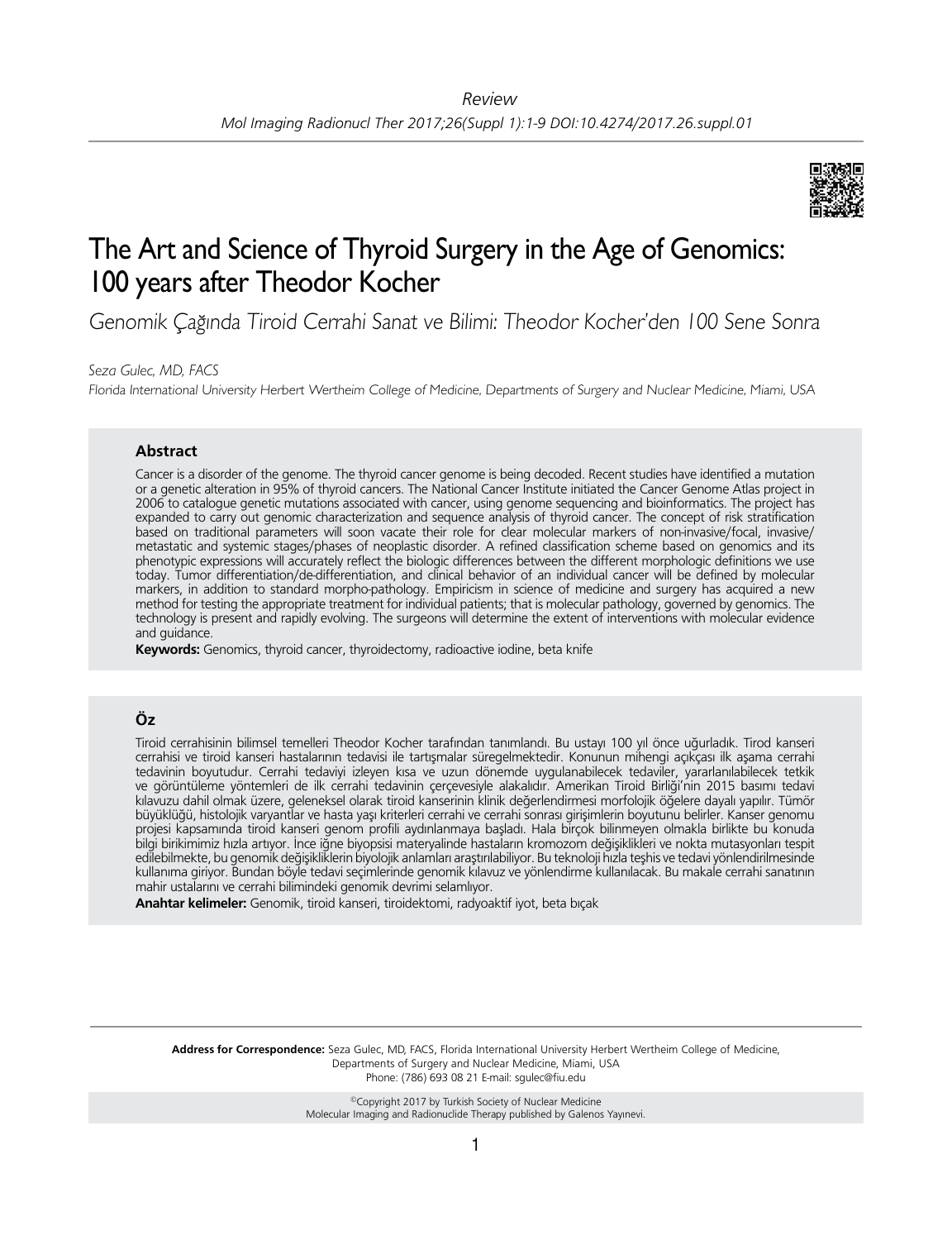*The extirpation of the thyroid gland typifies, perhaps better than any operation, the supreme triumph of the surgeon's art. A feat which today can be accomplished by any competent operator without danger of mishap and which was conceived more than one thousand years ago might appear an unlikely competitor for a place in surgery so exalted.* 

*William Stewart Halsted*

## **Milestones**

Theodor Kocher died 100 years ago in 1917. Kocher is considered the father of thyroid surgery (Figure 1).



**Figure 1.** Theodor Kocher

He received the 1909 Nobel Prize in Physiology or Medicine for his work in the physiology, pathology and surgery of the thyroid. A few weeks before his death, at the age of 76, he made his final appearance before the Swiss Surgical Congress, reviewing his entire thyroid surgery experience.

Kocher reported on approximately 5.000 operations with a mortality of about 0.5%. When he started his work in the 1870s, thyroid surgery was a high-risk procedure, with an estimated mortality of 75% in 1872. Thyroid operations were prohibited by the Academy of Medicine in France at that time. Kocher was appointed to the Chair of Surgery in Berne, Switzerland, in 1872, at the age of 31, and began his influential work in thyroid surgery and medicine. His most acclaimed achievement, his surgical technique, was marked by meticulous care in dissecting and ligating blood vessels, and precise dissection within the thyroid capsule (1). William Halsted's impression on Kocher's surgical technique was/ is quite remarkable. Halsted described Kocher's technique as "neat and precise, operating in a relatively bloodless manner, scrupulously removing the entire thyroid gland doing little damage outside its capsule" (2). Kocher was the first to describe the devastating complication(s) of total extirpation of the thyroid gland. He also recognized the underlying pathophysiologic changes in a diseased gland. This was, in a sense, a "molecular vision." He intuitively contemplated that the growth of goiter nodules was an early determined event in altered thyroid physiology, and that the abnormal thyroid tissue was the source of a goiter recurrence. He conceived the notion of autonomously growing, focally distributed clusters of follicular cells in nodular goiter. He, thus, advocated a total thyroidectomy rather than selective removal of all thyroid nodules. Kocher had realized that the so-called "subtotal" thyroidectomy, leaving behind naturally growth-prone tissue, would lead to goiter recurrence. The concept was called "Innere Chirurgie" (internal surgery), a scientific surgical philosophy based on biological considerations. This was the beginning of a new epoch. The leading minds were Kocher in Berne, Halsted in Baltimore, and Mikulicz (coined the term) in Krakau (3).

Despite impressive discoveries in surgical anatomy and physiology, the onco-biology of neoplasia and the clinicopathologic characteristics of cancer were poorly understood at Kocher's time. Although Kocher had significant studies on malignant tumors of the thyroid gland, the modern science for cancer surgery was developed by William Halsted, who championed a radical treatment approach for breast cancer. Halsted's idea was based on the premise that cancer had a linear, step-wise growth fate and had to be be treated with total extirpation of the organ along with its lymphatic drainage network. This was believed to be necessary for cure, and was adapted by many prominent surgeons. This classic rationalistic philosophy in surgery dominated the surgical world for years. Similarly, thyroid surgery for cancer in the early post-Kocher era, called for an "en-block resection" or "conventional radical neck dissection," which usually sacrificed the sternocleidomastoid muscle, internal jugular vein, often the accessory nerve and sometimes the marginal mandibular branch of the facial nerve. This was all justified in the name of "cure. The core problem with the rationalistic logical flow is the potential/possible flaw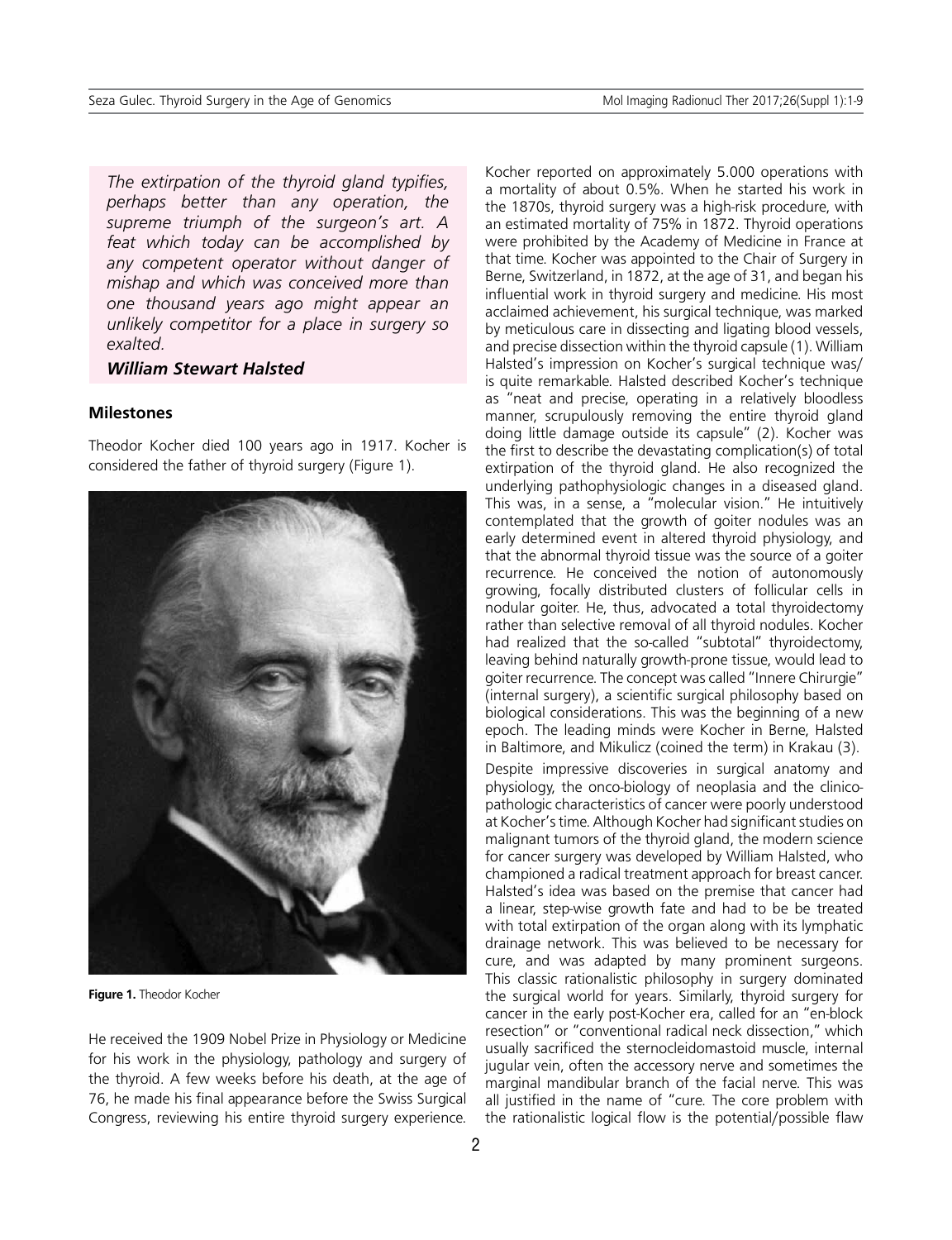in the original hypothesis. The entire chain of thoughts/ deductions, then, may lead to incorrect conclusions (a-priori error). The outcomes, however, need to be tested independently. (post-priori validation). This is the essence of evidence-based, data-driving scientific methodology". George "Barney" Crile Jr. should be credited as the first to challenge the radical thought process and action. He was one of the first surgeons ever to promote the idea that "the less surgery the better," and he campaigned vigorously for the abandonment of the radical operations. His ideas on thyroid cancer surgery, and later breast cancer surgery, were briskly opposed at the time, but eventually succeeded (4). The new surgical vision was reluctantly, but progressively accepted by the surgical community over time, and has since, shaped the evolution of the philosophy of surgical treatment.

Mid-century brought in a major innovation in the management of thyroid cancer, the radioactive iodine (RAI) treatment. First used by Samuel Seidlin (5), and established as a fortitude by Bierwaltes (6), RAI became an invaluable theranostic agent. The role for RAI in the management of metastatic differentiated thyroid cancer (DTC) became indisputable. Its utilization postoperatively, however, is still a matter of debate. As a guide to perplexed; RAI treatment is given in 3 distinct settings with distinct clinical indications (intents). 1) Ablation of the remnant 2) Adjuvant treatment for residual disease or occult metastatic disease 3) Therapy for known metastatic disease. The term "ablation" specifically refers to first-line RAI treatment following total surgical thyroidectomy. The specific target of this treatment is normal residual thyroid tissue- the remnant. The objectives of ablation are threefolds a) Ablation eradicates all the functioning thyroid tissue. Thereby, thyroglobulin (Tg) becomes a highly specific tumor marker. This simply facilitates the post-op long-term follow-up. b) Ablation wipes out all focal normal thyroid tissue left in-situ by the surgeon to avoid injury to laryngeal nerves and parathyroid glands. From surgical standpoint these small clusters of normal tissue remnants are inconsequential, however, they appear as focal areas of RAI uptake on future whole body imaging studies and can easily be called as metastatic disease. Eradication of these potential source of misdiagnosis, when surgeon to imager communication is still on-line, is important. c) Post-ablation whole-body scan is an excellent extent of disease evaluation tool. When the post-operative RAI treatment is contemplated with an adjuvant intent, in addition to the ablation objectives, RAI is aimed to target residual disease or occult metastatic disease. When the intent is adjuvant treatment, the risk stratification becomes important in the selection of administered activity of I-131. For remnant ablation purposes only, the risk stratification has no bearing. The therapeutic effect of I-131 works through the beta particles, thus, it should be referred as "beta-knife." Complete thyroidectomy, in the strictest sense is only possible with surgical (cold steel knife) thyroidectomy, followed by I-131 ablation (beta knife) (Table 1).

The second half of the 20<sup>th</sup> century also witnessed the birth of neo-empiricism in the acquisition and application of scientific knowledge in medicine. The established dogmas for radical surgical treatments were challenged, asking for proof of efficacy based on outcome data. The new paradigm was most palpable in the management of breast cancer and thyroid cancer. The radical versus conservative surgery argument was relatively easy to settle for breast cancer. Bernard Fisher in the US and Umberto Veronesi in Italy ran parallel trials resulting in clear demonstration of equivalency of lesser surgery over radical operations. The problem with thyroid cancer, however, remained unsettled. DTC was/is a more indolent cancer with a much more protracted course. Clinical trials with required statistical power were very difficult to perform. The lack of definitive clinical trials unleashed a never-ending controversy: Total thyroidectomy versus less than total thyroidectomy. A new, rather ambiguous, lexis for such operations entered into common use. Sub-total, neartotal thyroidectomy terms subsisted. At least for the sake of clarification of the nomenclature, there should only be two standard defining operations: Total thyroidectomy and lobectomy. Total thyroidectomy is defined as the safe removal of the thyroid gland with oncologically clean margins. If/ when eradication of all functioning thyroid tissue is the end point, a cold steel knife is followed by the beta-knife.

| <b>RAI treatment intent</b>                | Target                                                              | <b>Objectives</b>                                                                                                            |  |  |  |
|--------------------------------------------|---------------------------------------------------------------------|------------------------------------------------------------------------------------------------------------------------------|--|--|--|
| Ablation (First-line)                      | Remnant                                                             | 1) Increase specificity of Tg monitoring,<br>2) Complete post-surgical staging<br>3) Identify/clear ambiguous foci of uptake |  |  |  |
| Adjuvant treatment (First-line)            | 1) Remnant,<br>2) Residual disease,<br>3) Occult metastatic disease | 1) Ablation objectives,<br>2) Disease control                                                                                |  |  |  |
| Therapy (Second-line)                      | 1) Recurrent disease,<br>2) Metastatic disease                      | 1) Disease control                                                                                                           |  |  |  |
| RAI: Radioactive iodine, Tg: Thyroglobulin |                                                                     |                                                                                                                              |  |  |  |

## **Table 1. Radioactive iodine ablation objectives**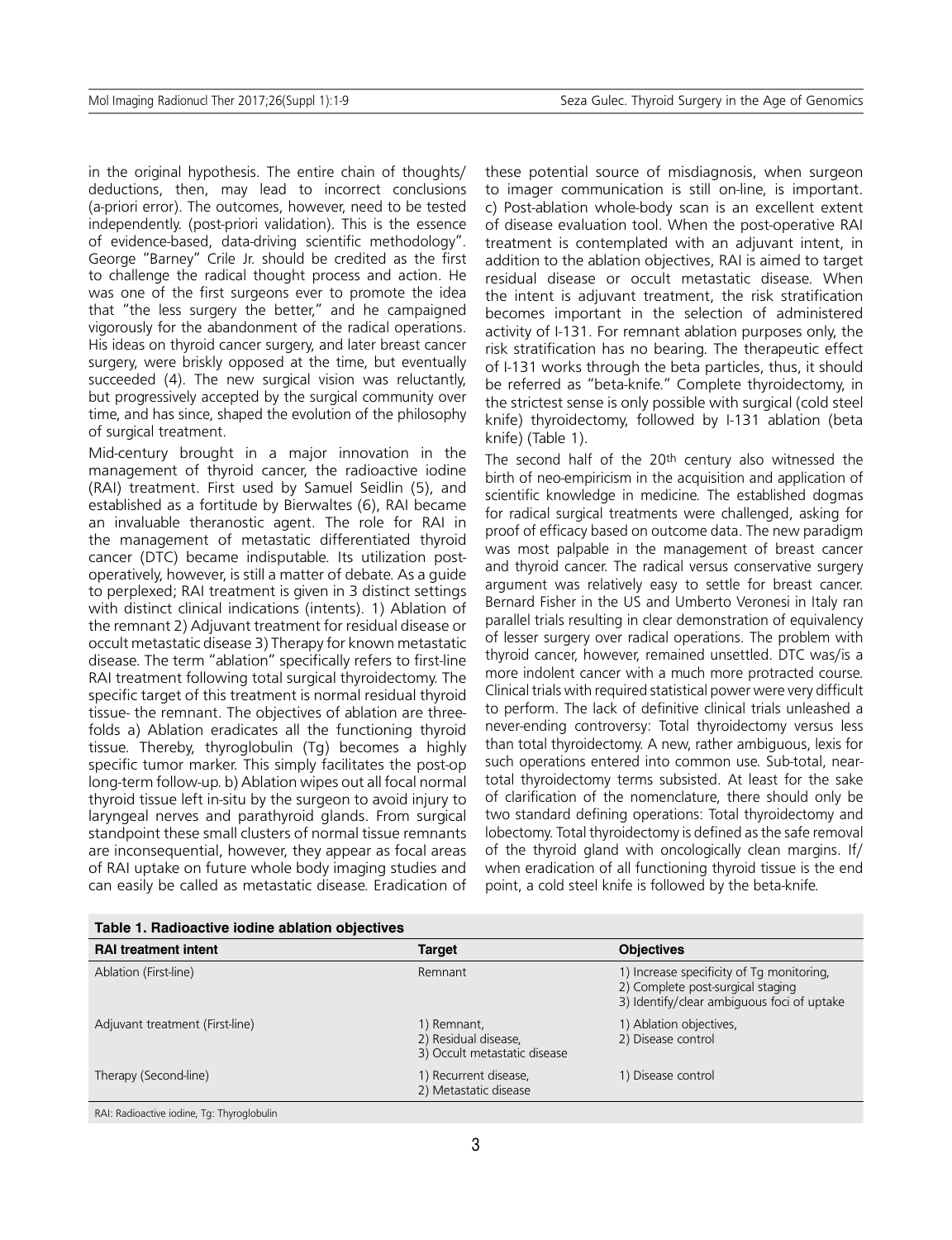## **The Equipoise**

An equipoise is a genuine disagreement among the experts as to the optimal therapeutic approach in the management of a particular condition. A true equipoise exists in the initial treatment of DTC. There are two camps, represented by two diametrically opposing philosophical thoughts. There are those aggressively favor/defend the strategy of total thyroidectomy with radioiodine ablation and periodic Tg screening for "biochemical evidence of recurrence". On the opposite direction there are those taking a conservative stand and prefer/defend performing thyroid lobectomy, when the tumor is small and limited to one lobe of the gland. This stance would automatically rule out post-surgical ablation as well as "affect" the utility of Tg screening. This approach relies more on clinical and ultrasound findings for "clinical evidence of recurrence." It is a true equipoise, as there is genuine uncertainty in the expert medical community over which approach is more beneficial. The option of lobectomy (pertaining to tumors measuring 1cm or less), was proposed in the 2009 American Thyroid Association (ATA) guidelines (7). It became the recommended option for small tumors in its 2015 edition (8). A more progressive conservatism is endorsed in the 2010 version of the Japanese guidelines for the treatment of thyroid tumors. In the Japanese guidelines, the indications for a lobectomy were extended to tumors as large as 4 cm, if they are limited to one lobe of the thyroid with little or no extra-capsular invasion and no gross lymph node involvement. As for papillary carcinoma less than 1cm, some Japanese surgeons are proposing that observation without surgical intervention may be sufficient (9).

#### **The Japanese Guidelines, 2010**

A) It is beyond dispute that patients with the following characteristics are regarded as high-risk; tumor size >5 cm, lymph node metastasis >3 cm, lymph node metastasis extending to the internal jugular vein, carotid artery, major nerves such as recurrent laryngeal nerve, and prevertebral fascia, multiple and intensely swollen lymph node metastasis, extrathyroidal extension to the trachea and esophageal mucosa and distant metastasis at diagnosis. Total thyroidectomy is recommended for patients having one or more of these characteristics (p.108)

B) Other patients are classified as a "gray-zone", but in these patients total thyroidectomy is recommended if the tumor size is >4 cm, and clinical node metastasis is detected (regardless of whether it is N1a or N1b) (p.108)

C) Although further studies with larger patient numbers and longer follow-up times are required, observation without immediate surgery for papillary microcarcinoma without metastasis or invasion can be considered a reasonable option (p.121).

It would have been easier to compose a narrative if the history of thyroid surgery was a linear progression from a radical operation towards a lesser one. The story, however, is more confounded, partly due to the particular characteristics of the disease and perhaps more so due to entrenched positions of opinionated surgeons and oncologists, the very definition of equipoise. All respectable institutions, and the thought leaders in the field have made their contributions to the controversy (10,11,12,13). Equipoise has become the standard of care in the initial surgical treatment of thyroid cancer.

Authors on both sides of the debate have pointed out that not all papillary carcinomas are equally indolent. Some grow rapidly and progress more aggressively than others often without obvious histological differences. Histological variations such as the tall cell variant and columnar cell variant have been identified, but many unusually malignant strains cannot be morphologically distinguished as being different from other examples of papillary carcinoma. Certain well-DTC will go on to have an aggressive course. They cannot be histopathologically differentiated from those with typical indolent course There appears not to have an exact way of identifying those relatively infrequent differentiated cancers that are destined to have a more malignant course. Despite the significant progress in molecular pathology, the clinical risk factors are currently the only stratification guide used in thyroid cancer diagnosis and management. Proponents of total thyroidectomy insist that the increase in complications is minimal in the hands of an experienced surgeon. Proponents of lobectomy point out that only one recurrent laryngeal nerve is at risk when only one lobe of the thyroid is being resected, thus the theoretical risk of nerve palsy is halved. Disagreement over the merits of prophylactic central node dissection has been argued in a similar context. Experience suggests that the incidence of surgical complications may not solely be dependent on the proficiency of the surgeon, but also the extent of surgical procedure performed. So the debate goes on, "equipoetically".

## **The American Thyroid Association Guidelines, 2015**

The 2015 ATA guidelines is a 133 page document written in a dissertation format. The rationale for each recommendation was discussed, in detail, in a scholarly fashion. The section on operative approach for a biopsy diagnostic for follicular cell-derived malignancy (B7, Recommendation 35) defines three categories.

The guideline committee states that in properly selected low to intermediate risk patients, the extent of initial thyroid surgery probably has little impact on disease specific survival. While recurrence rates can be quite low in properly selected patients, it is likely that the lowest rates of recurrence during long term follow-up would be associated with a total thyroidectomy. However, since salvage therapy would be quite effective in the few patients that recur after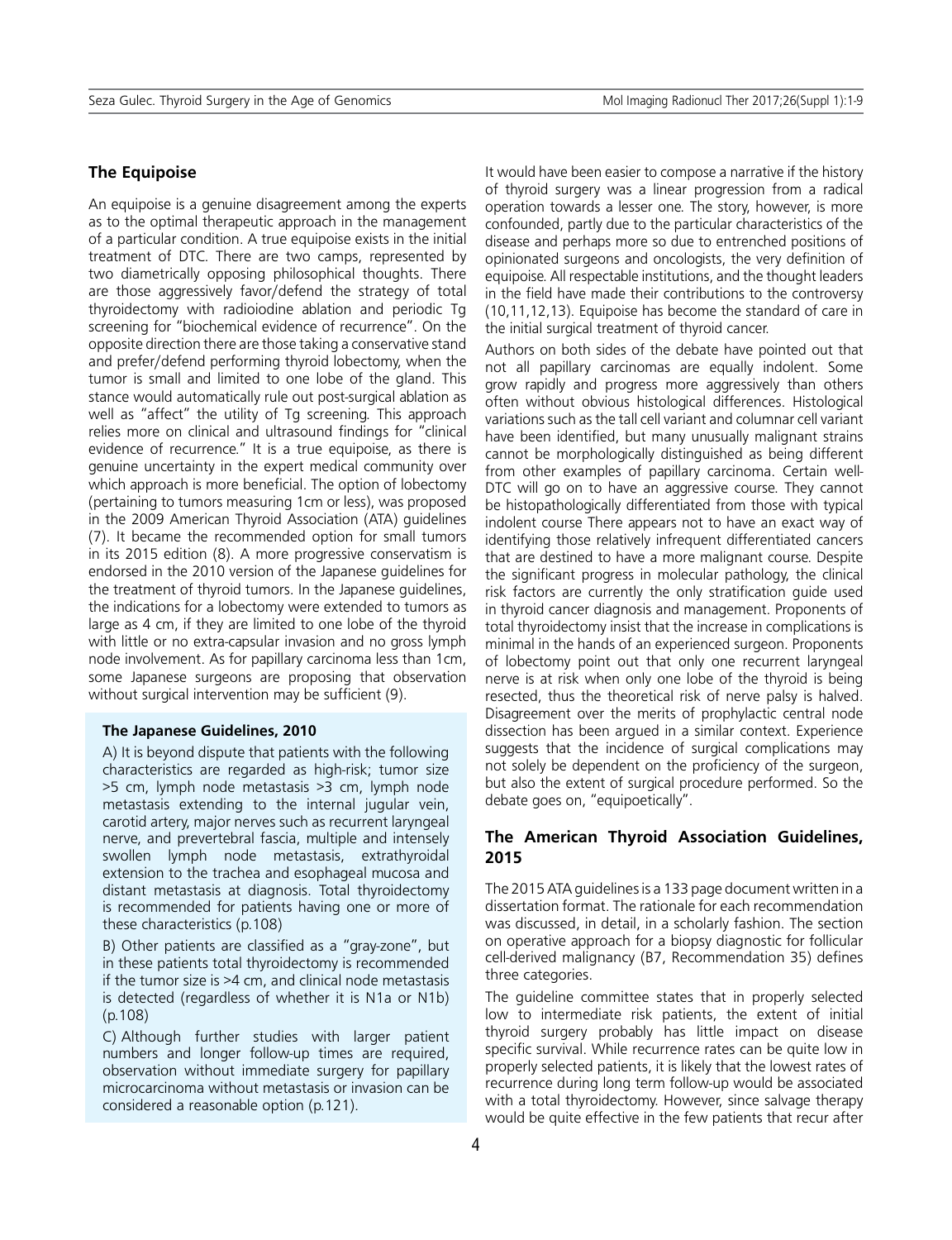#### **American Thyroid Association 2015 Guidelines**

A) For patients with thyroid cancer >4 cm, or with gross extra-thyroidal extension (clinical T4), or clinically apparent metastatic disease to nodes (clinical N1) or distant sites (clinical M1), the initial surgical procedure should include a near-total or total thyroidectomy and gross removal of all primary tumor unless there are contraindications to this procedure. (Strong Recommendation, Moderate-quality evidence),

B) For patients with thyroid cancer >1 cm and <4 cm without extra-thyroidal extension, and without clinical evidence of any lymph node metastases (cN0), the initial surgical procedure can be either a bilateral procedure (near-total or total thyroidectomy) or a unilateral procedure (lobectomy). Thyroid lobectomy alone may be sufficient initial treatment for low risk papillary and follicular carcinomas; however, the treatment team may choose total thyroidectomy to enable RAI therapy or to enhance follow-up based upon disease features and/or patient preferences. (Strong Recommendation, Moderate-quality evidence),

C) If surgery is chosen for patients with thyroid cancer <1 cm without extra-thyroidal extension and cN0, the initial surgical procedure should be a thyroid lobectomy unless there are clear indications to remove the contralateral lobe. Thyroid lobectomy alone is sufficient treatment for small, unifocal, intrathyroidal carcinomas in the absence of prior head and neck irradiation, familial thyroid carcinoma, or clinically detectable cervical nodal metastases (Strong Recommendation, Moderate-quality evidence).

thyroid lobectomy, a conservative management approach to up front surgery accepting a slightly higher risk of locoregional recurrence is an acceptable management strategy.

The guideline committee further stated that a more selective use of RAI coupled with a greater reliance on neck ultrasound and serial serum Tg measurements for detection of recurrent disease is likely to significantly decrease the mandate for total thyroidectomies in low and intermediate risk patients done solely to facilitate RAI remnant ablation and follow-up. Near-total or total thyroidectomy is necessary if the overall strategy is to include RAI therapy postoperatively, and thus is recommended if the primary thyroid carcinoma is >4 cm, there is gross extra-thyroidal extension, or regional or distant metastases are present. For tumors that are between 1 and 4 cm in size, either a bilateral thyroidectomy (total or near-total) or a unilateral procedure (thyroid lobectomy) may serve as the surgical platform for an overall treatment plan. Older age (>45 years), contralateral thyroid nodules, a personal history of radiation therapy to the head and neck, or familial DTC may be criteria for recommending a bilateral procedure. This could help the plans for RAI therapy, facilitate followup strategies, and also may address suspicions of bilateral disease (8). This conclusion returns us back to square one. The accurate identification of individual patients who would benefit from a limited intervention versus those who would require the full artillery in hand remains challenged. Clearly, a statistically insignificant, but clinically very important group of outliers of risk categories defined using standard criteria does exist. Particularly for DTC, morphology (or size)-alone only partially explains the full onco-biology of the tumor.

## **Risk Stratification and Staging of Thyroid Cancer**

All cancers present as either localized or at an advanced/ metastatic stage, as does the thyroid cancer. The existing paradigm equates metastatic stage to a systemic disorder. The established staging system has become ingrained in our culture. Some of the seemingly "self-evident" concepts require revision. The extent of disease has been defined by the TNM system, and stages have been determined by outcome statistics. For DTC, patients younger than 45, are assigned to stage II despite the presence of remote metastatic disease (Table 2). A 2016 consensus report based on a review of 9484 patients from 10 institutions proposed a change in the cutoff age in the current American Joint Committee on Cancer/Union for International Cancer Control staging system from 45 years to 55 years. This change is estimated to lead to a down-staging of 12% of patients, and would improve the statistical validity of the existing model. Such a change may be clinically relevant for thousands of patients worldwide by preventing overstaging of patients with low-risk disease while providing a more realistic estimate of prognosis for those who remain high risk (14). The current paradigm has been inadequate to resolve the growing controversies. There does not appear to be a magic age cut-off that dicotomizes the

| Table 2. Staging of thyroid cancer                        |                |                |                |  |  |  |  |
|-----------------------------------------------------------|----------------|----------------|----------------|--|--|--|--|
| Papillary and follicular thyroid cancer (age $<$ 45 y)    |                |                |                |  |  |  |  |
| <b>Stage</b>                                              | Т              | N              | М              |  |  |  |  |
|                                                           | Any T          | Any N          | M <sub>0</sub> |  |  |  |  |
| $\mathbf{I}$                                              | Any T          | Any N          | MI             |  |  |  |  |
| Papillary and follicular thyroid cancer (age $\geq$ 45 y) |                |                |                |  |  |  |  |
| <b>Stage</b>                                              | т              | N              | М              |  |  |  |  |
|                                                           | T1             | N <sub>0</sub> | M <sub>0</sub> |  |  |  |  |
| $\mathbf{I}$                                              | T <sub>2</sub> | N0             | M <sub>0</sub> |  |  |  |  |
| III                                                       | T <sub>3</sub> | N <sub>0</sub> | M <sub>0</sub> |  |  |  |  |
| <b>IVA</b>                                                | $T1-3$         | N1a            | M <sub>0</sub> |  |  |  |  |
|                                                           | T4a            | N1b            | M <sub>0</sub> |  |  |  |  |
| <b>IVB</b>                                                | T4b            | Any N          | M <sub>0</sub> |  |  |  |  |
| <b>IVC</b>                                                | Any T          | Any N          | M <sub>1</sub> |  |  |  |  |
|                                                           |                |                |                |  |  |  |  |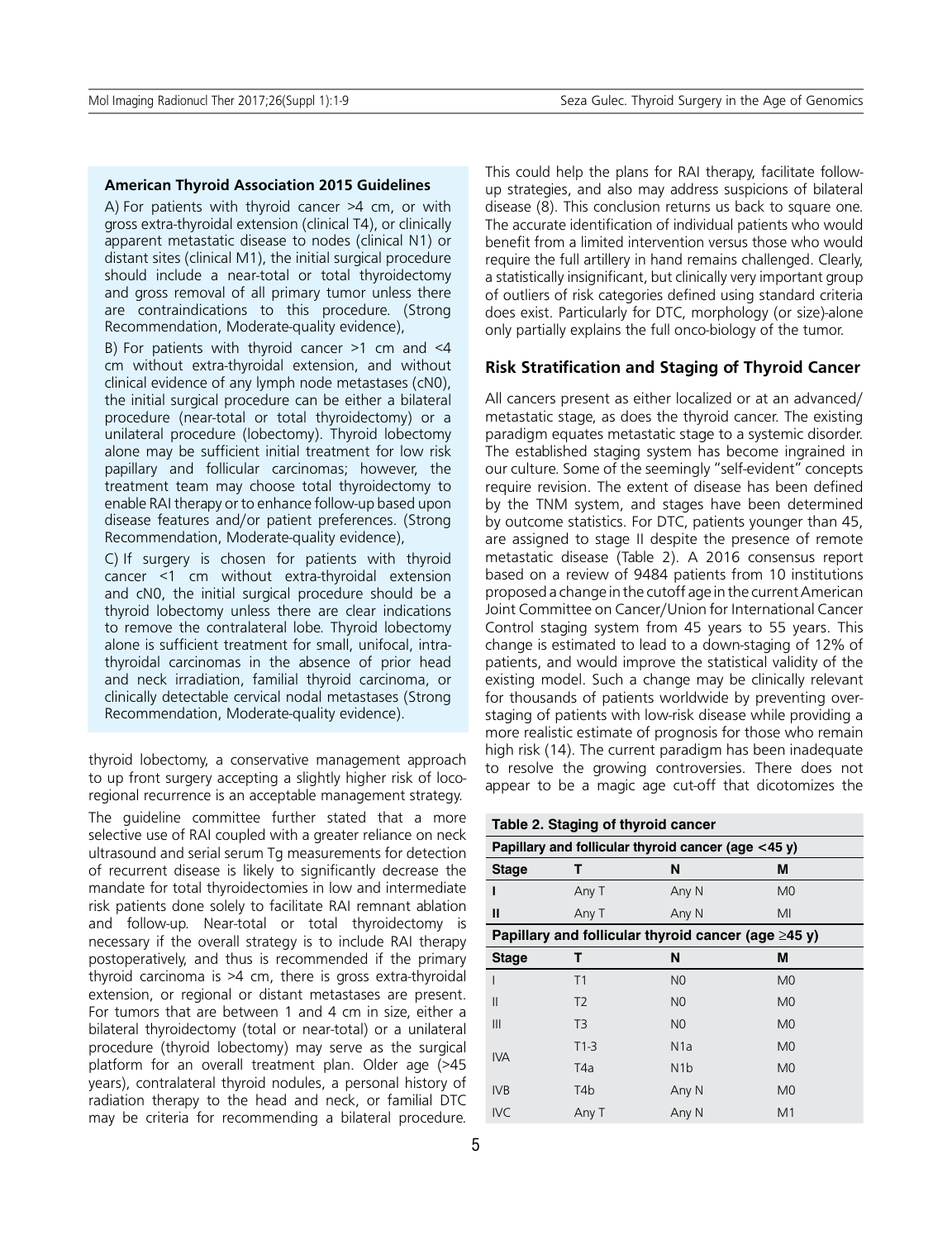patients into distinct risk categories. A remote metastatic disease may not be the ultimate grave sign. There may be another "phase" in cancer, besides the T, N, and M extensions, that has not been factored-in current disease state definitions. There could be a metabolic switch converting cancer into a "systemic disorder". There may be a difference between a widespread disease and a systemic disorder, which would define/explore the cancerhost metabolic interactions beyond mere expansion of the cancer compartment. The metabolic and catabolic changes associated with this change in phase have not been identified. The road to fatality could be a phase change during any given stage of cancer expansion. The phase change could well be occurring in M0 disease or, adversely develop at a seemingly early stage. The cellular/ subcellular dynamics of a true systemic disorder remain undefined. The predicative molecular signatures of the phase change has not been firmly defined. Ultimately, the molecular profiling of individual cancers would be gauging the credence of our knives. The foreseeable paradigm change awaits the maturation of the genomics revolution.

## **The Age of Genomics**

Cancer is a disorder of the genome.

Cancer is a disorder of the genome. The complete genetic information of an organism is referred to as genome. In all-encompassing terms, the genome involves the genes (coding and the non-coding sequences of the DNA), RNA(s), the process of transcription and translation and their regulations. The concept of regulation involves the genetic constituents such as enhancer, promoter, transcription factors (TF), RNA polymerase and mechanisms such as epigenetics. Cancer is a complex expression of multiple genetic and epigenetic alterations. There is an initiating transformational mutational event, then a multitude of genetic aberrations compose a cancer phenotype. All cells throughout the body bear the same coding sequence, yet, tissues and organs have distinct morphology and functions. Normal tissue/organ differentiation is simply a function of selective reading of the genome by different cell types, most vivid in the developing embryo. Cancer is a distinct differentiation, or neo-differentiation, or dedifferentiation, in reference to the normal tissue morphology/function. As cells enter into a constitutive act of replication or repeated cycles of growth and division, the central hallmark of cancer, they also begin to assume distinct phenotypes. This is the process of neo-differentiation. The cells undergoing the neo-differentiation process become committed to form different type of tissue rather than the mature, conformal normal tissue. The genome reading has a new translation.

The gene expression is modulated by "the switches". The orchestration of gene expression by "the switches" involves multiple elements; The enhancer, a non-coding DNA sequence where the TF bind. The binding of the TF is arbitrated by a group of mediator proteins. The enhancer sequence is located some distance upstream of the promotor region, another non-coding DNA sequence, to which RNA polymerase binds. All these elements are also product of different set of coding genes (subject to mutational changes). Moreover, if a particular switch is deemed a compartment, the intra-compartmental interactions are subject to the chemical conformations altered by acetylation or methylation reactions which are not mutational, but referred to as "epigenetic" changes.

The thyroid cancer genome is being decoded. Recent studies have identified a mutation or a genetic alteration in 95% of thyroid cancers. The National Cancer Institute initiated the Cancer Genome Atlas (TCGA) project in 2006 to catalogue genetic mutations associated with cancer, using genome sequencing and bioinformatics. The project has expanded to carry out genomic characterization and sequence analysis of a multitude of cancers, including thyroid cancer. Techniques involve gene expression profiling, copy number variation profiling, single nucleotide pleomorphism genotyping, genome wide DNA methylation profiling, microRNA profiling, and exon sequencing of at least 1,200 genes. TCGA is able to sequence the entire genomes of tumors, including at least 6,000 candidate genes and microRNA sequences.

The Integrated Genomic Characterization of Papillary Thyroid Carcinoma (IGCPTC) study, the first systematic, large scale and robust genomic analysis of thyroid cancer, was published in October 2014 (15). The IGCPTC study demonstrated the role of somatic genetic "alterations." The driving somatic genetic alterations included SSNVs, indels, or fusions, in the mitogen-activated protein kinases (MAPK) and PI3K pathways in PTC. The relatively low overall density of somatic mutations was concluded to be the biological basis for the indolent clinical behavior of PTC. It is evident that the mutations and alterations are functions of time to accompany the aging process. The prognostic importance of age is a continuous variable, not determined by a cutoff value. New driver mutations were identified in PTC, either entirely novel (EIF1AX), or novel alterations of known drivers (RET, *BRAF* and ALK fusions) (Figure 1). As a result of these discoveries, the "dark matter" of the PTC genome has been reduced substantially from ∼25% to less than 4%, which will have profound consequences for preoperative cancer diagnosis of thyroid nodules as well as for surgical and post-surgical treatment strategies. Molecular testing for mutation hotspots, rearrangements, and gene expression using fine-needle aspiration specimens has become an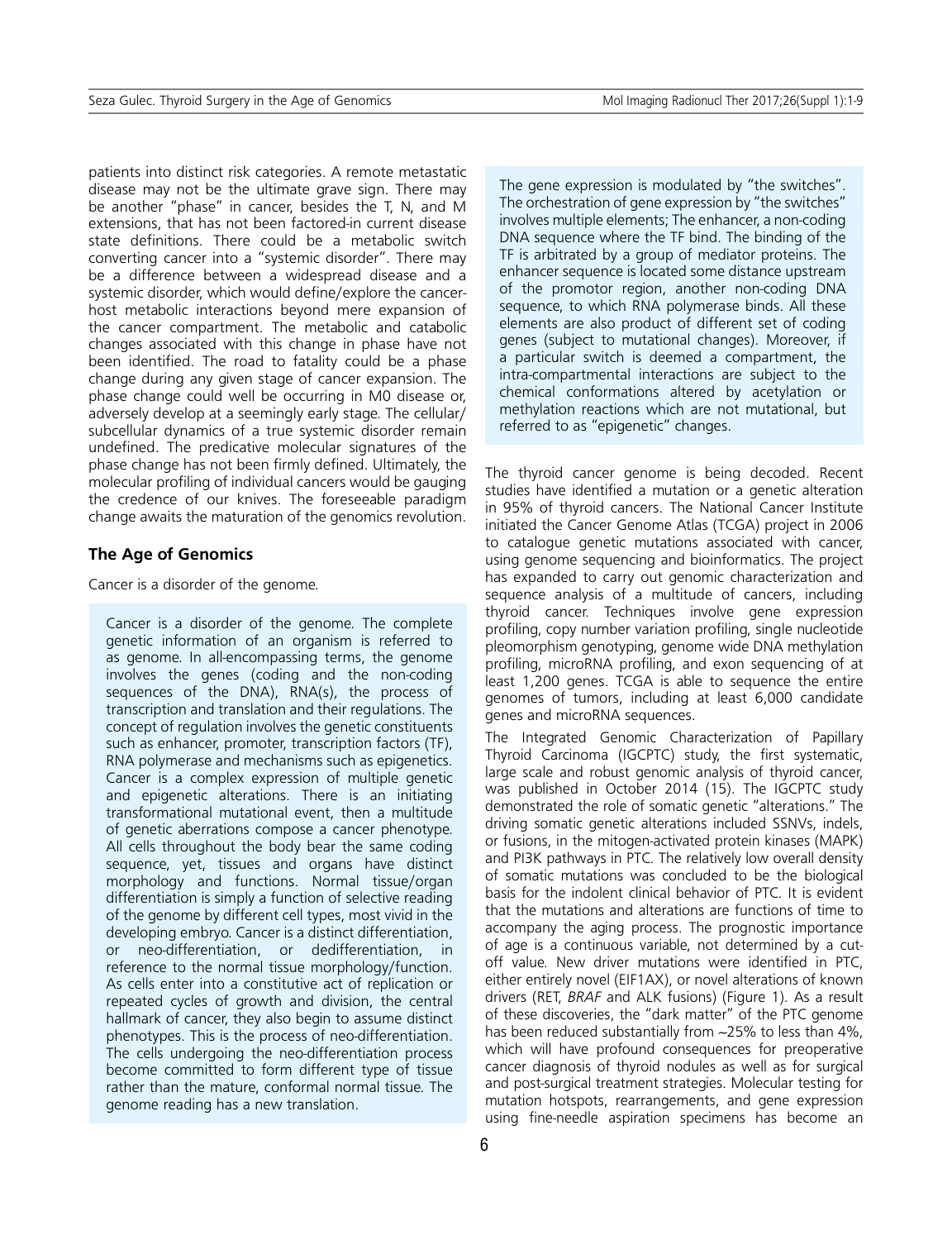effective diagnostic tool to more precisely select patients for an appropriate surgical procedure. Molecular testing surely would reduce the number of thyroidectomies done for benign nodules and tumors (16,17), and could guide determine the extent of initial surgical procedure (i.e., lobectomy versus total thyroidectomy). Beyond the driver mutations, it was also discovered that several individual key genes [CHEK2, ATM, and Telomerase reverse transcriptase (TERT)] and sets of functionally related genes (chromatin remodeling) with alterations or expression patterns in microRNA (miR-21 and miR-146b) define clinically-relevant subclasses and may contribute to loss of differentiation and tumor progression.

The IGCPTC study demonstrated striking signaling differences in RAS- and *BRAFV600E*-driven PTCs. In particular, BVL-PTCs signal preferentially through MAPK while RL-PTCs signal through both MAPK and PI3K. The relative simplicity of the PTC genome, with dominant mutually exclusive driving events, together with the large cohort and comprehensive data analyzed in this study have led to clearly dissect these signaling differences. The overreaching conclusion of the IGCPTC study was that RL-PTCs and BVL-PTCs are fundamentally different in their genetic, epigenetic, and proteomic profiles. Based on the strength of the multidimensional genomic findings, a clinico-pathologic reclassification of follicular-derived thyroid lesions would be imperative (15).

The impact of different genomic markers on outcomes opened a new field of controversy. Conflicting results with *BRAF* (+) tumors have been reported for the past 10 years. An increasing number of studies, which include meta-analyses, demonstrated an association between the *BRAF* status and aggressive tumor behavior. Other studies, however, have failed to confirm this data, and this has resulted in uncertainty about the prognostic value of *BRAF* mutations in PTC (18,19) It has become clear that multiple genetic alterations contribute to form an individual tumor phenotype and biology. A progressive genomic instability leads to first functional, then morphologic dedifferentiation. TERT promoter mutations have been observed in 5% to 25% of DTC, and it's been reported that TERT promoter mutations contribute to aggressive behavior in DTC (20,21,22). These mutations have a significantly higher prevalence in aggressive thyroid tumor types such as widely invasive oncocytic carcinomas, poorly differentiated carcinomas, and anaplastic thyroid carcinomas (ATC) (23). Similarly, TP53 mutations are prevalent in advanced tumors with a higher recurrence (24). A co-occurrence of multiple mutations may define a more aggressive subgroup of DTC (25).

The next-generation sequencing technology allows high out-put genomic analysis. An innovative assay in thyroid cancer ThyroSeq® - was developed for targeted mutation detection by next generation sequencing technology in fine needle aspiration and tissue samples. ThyroSeq v.2 next generation sequencing panel offers simultaneous sequencing and detection in >1000 hotspots of 14 thyroid cancer-related genes and for 42 types of gene fusions known to occur in thyroid cancer (Table 3) (26). ThyroSeq is being increasingly used to further narrow the indeterminate category defined by cytology for thyroid nodules. From a surgical perspective, obviously this provides prognostic and predictive information as it relates to determination of surgical strategy. Both the genomic analysis technology and the data collection for the cancer genome atlas are rapidly developing.

Although we have sequenced the cancer genome extensively, and have identified a number of driver and passenger mutations, we are yet far from having a map of the full genomic alterations involved in the onco-pathogenesis of thyroid cancer (Figure 2). We are, though, capable of patterning the phenotypic expressions in terms of profiling. Individual tumor morphology, function and biology are compound results of mutational changes, and selective activation and/or deactivation of gene switches. Eventually, the cancer morphology, or architectural neo-differentiation will be understood and defined in terms of sets of genes that are expressed (transcribed) in neoplastic tissues. Perhaps the "papillary thyroid cancer" assignment based on morphology, its intricate variations, and perplexing functional and prognostic associations will be replaced by gene expression profiles, mathematical abstractions, with clear indications as to its biologic meaning. We will, though, continue to refer to the morphology as part of its complete profile, not a sole indicator of its prognosis and treatment options. This will also pave the road to rational treatment actions. The concept of risk stratification based on traditional parameters will soon vacate their role for clear molecular markers of noninvasive/focal, invasive/metastatic and systemic stages/ phases of neoplastic disorder.

Truly local/indolent tumors could easily be addressed with less invasive techniques such as Laser ablation and

| Table 3. ThyroSeq v2 panel     |                     |                              |                              |              |  |  |
|--------------------------------|---------------------|------------------------------|------------------------------|--------------|--|--|
| <b>Gene mutations</b><br>(DNA) |                     | <b>Gene fusions</b><br>(RNA) | <b>Gene expression (RNA)</b> |              |  |  |
| <b>BRAF</b>                    | RET                 | RET                          | PGK1                         | Pan-cell     |  |  |
| <b>NRAS</b>                    | <b>TSHR</b>         | <b>PPARG</b>                 | KRT7                         |              |  |  |
| <b>HRAS</b>                    | AKT1                | NTRK1                        | TG                           | Thyroid cell |  |  |
| KRAS                           | TP53                | NTRK3                        | TTF1                         |              |  |  |
| PIK3CA                         | GNAS                | <b>BRAF</b>                  | <b>NIS</b>                   |              |  |  |
| <b>PTFN</b>                    | <b>CTNNB1</b>       | <b>ALK</b>                   | Calcitonin                   | <b>MTC</b>   |  |  |
| TERT                           | EIF <sub>1</sub> AX |                              | PTH                          | Parathyroid  |  |  |
|                                |                     |                              | KRT <sub>20</sub>            | Metastatic   |  |  |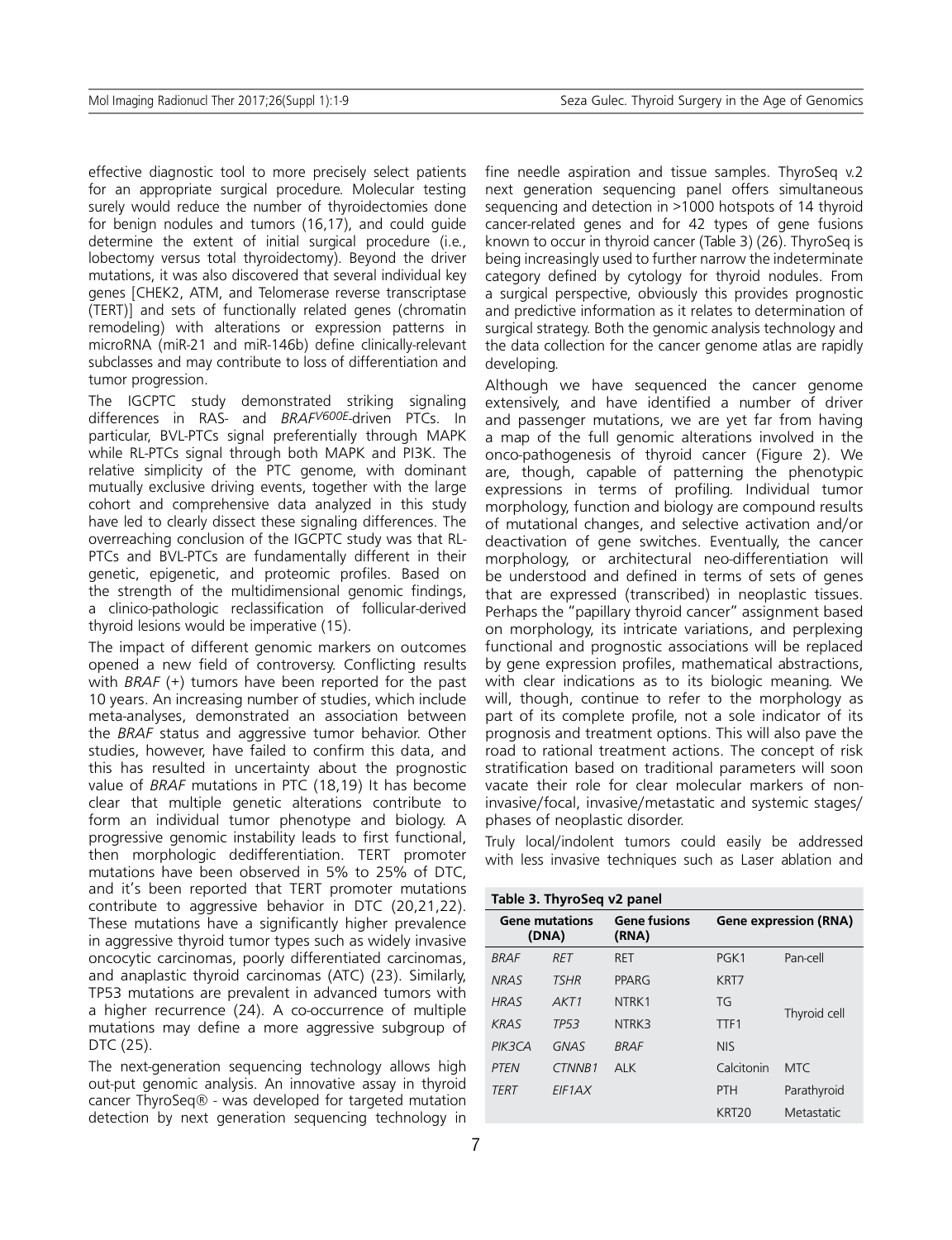

**Figure 2.** Main mutation mechanisms: Point mutations and chromosome rearrangements *Adapted from Nikiforov YE, Diagnostic pathology and molecular genetics of the thyroid, 2009*

radiofrequency ablation, at the most by lobectomy. On the other hand when a potential for metastatic development is identified, regardless of the tumor size or patient's age, the most aggressive approach including complete thyroidectomy (surgical total thyroidectomy followed by beta-knife ablation) will be employed. We will not feel inadequate to explain to an unfortunate patient why his/her small, supposed to be indolent tumor is taking a fatal course. We will not record those cases as statistical misfits. Patient-specific treatment protocols will prevail. A refined classification scheme based on genomics and its phenotypic expressions will accurately reflect the biologic differences between the different morphologic definitions we use today. Tumor differentiation/de-differentiation, and clinical behavior of an individual cancer will be defined by molecular markers, in addition to standard morphopathology. Empiricism in science of medicine and surgery has acquired a new method for testing the appropriate treatment for individual patients; that is molecular pathology, governed by genomics. The technology is present and rapidly evolving. The surgeons will determine the extent of interventions with molecular evidence and guidance.

The translation of cancer genomics data into clinical insights will elevate oncology to the next level and usher in a new era in understanding, diagnosing and treating cancer. The new evidence in "evidence-based medicine" is the genomic data.

*In god we trust, All others must bring data. William Edward Deming*